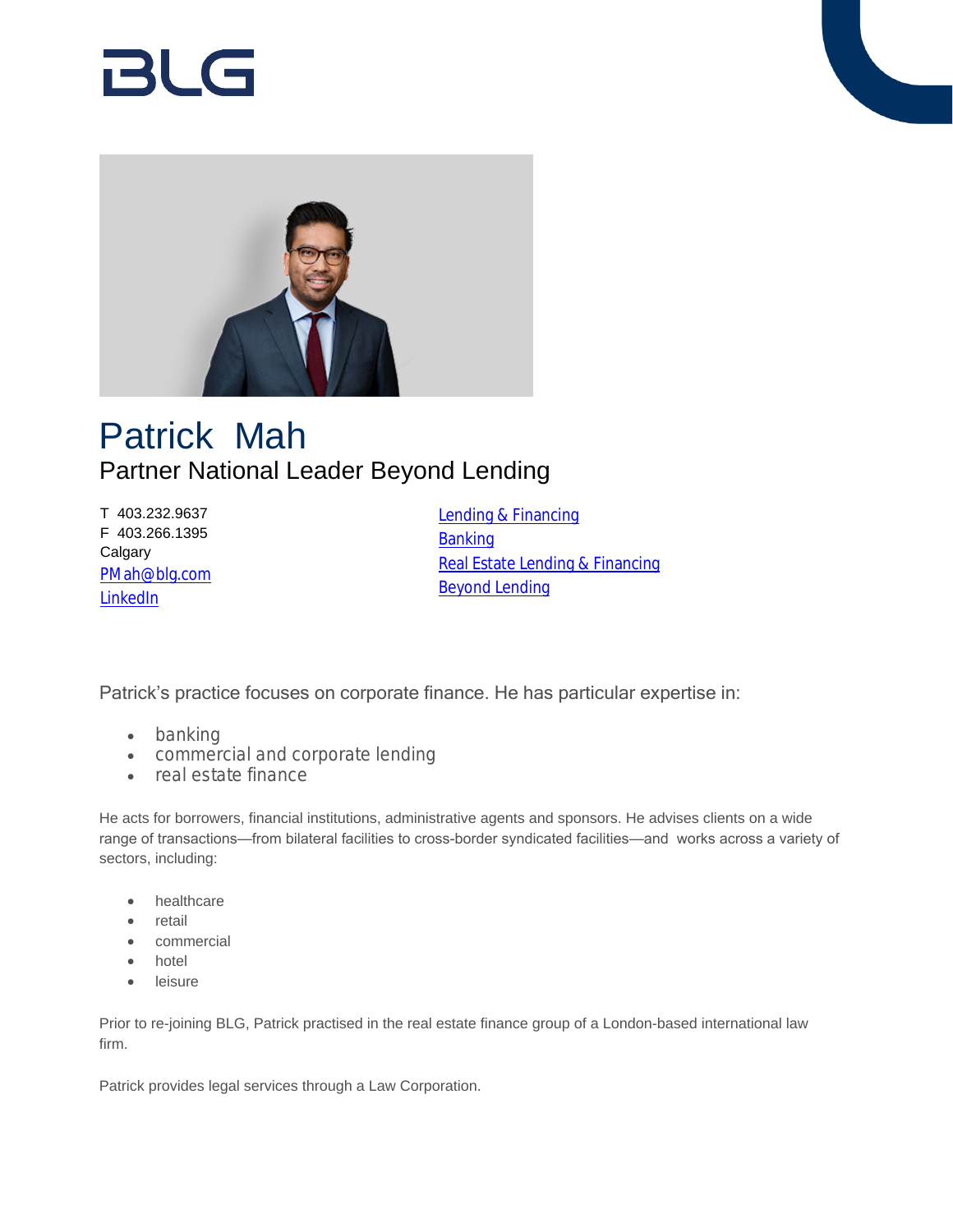# r3l G

# **Experience**

- Acted on behalf of an international loan servicer as administrative and security agent in connection with the €50 million refinancing of a portfolio of mixed-used properties.
- Acted on behalf of an international loan servicer as administrative and security agent in connection with the €70 million development of a hotel.
- Acted on behalf of an international loan servicer as administrative and security agent in connection with the £190 million financing of a portfolio of retail assets.
- Acted on behalf of an international loan servicer as administrative and security agent in connection with the £305 million financing of a portfolio of student accommodation units.
- Acted on behalf of an international loan servicer as administrative and security agent in connection with the £334 million financing of an office building.
- Acted on behalf of a borrower in connection with \$300 million syndicated credit facility.
- Acted on behalf of a borrower and its related entities in connection with credit facilities in the aggregate amount of £263 million.
- Acted on behalf of a borrower and its related entities in connection with credit facilities in the aggregate amount of £383 million.
- Acted on behalf of a real estate investment fund in connection with credit facilities in the aggregate amount of £185 million.
- Acted on behalf of the senior arranger in connection with credit facilities in the aggregate amount of £320 million.
- Acted on behalf of a lender in connection with credit facilities in the aggregate amount of £200 million

## Insights & Events

 Co-author, "Update on Changes to the Registration Requirements at the Personal Property Registry in Alberta," BLG Publications, April 2019

## Beyond our Walls

#### **Professional Involvement**

- Member, Canadian Bar Association
- Member, Law Society of Alberta

#### **Community Involvement**

Volunteer/coordinator, BLG United Way Campaign

# Bar Admission & Education

Alberta, 2011